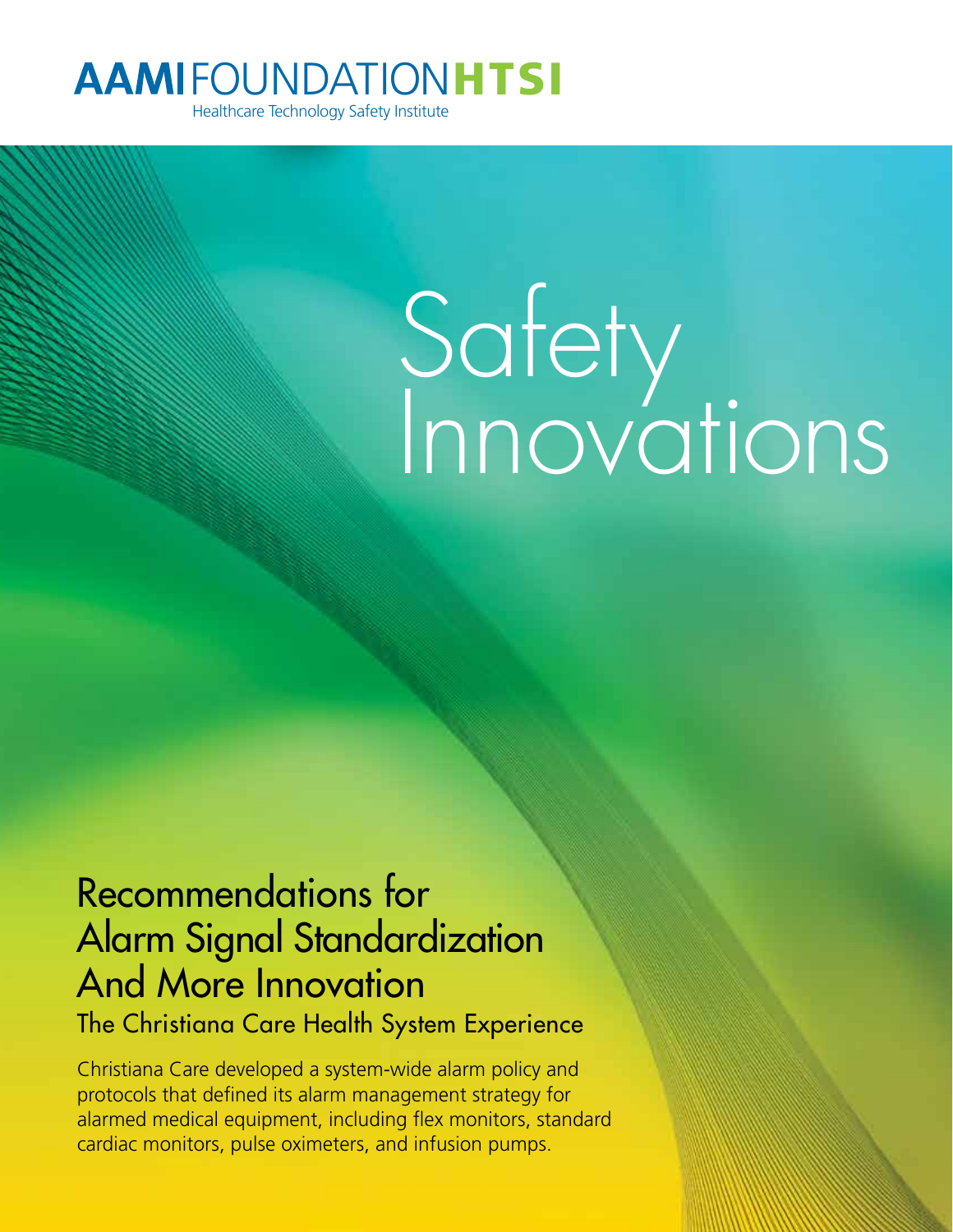#### **Author**

Martha Vockley

#### **Acknowledgements:**

Special thanks to Marc T. Zubrow, MD, FACP, FCCP, FCCM, Maureen Seckel, APN, ACNS-BC, CCNS, CCRN, Alan Lipschultz, CCE, PE, CSP, and Melody Kasprzak, Ph.D.

Also, to the members of the AAMI Alarms Standards Committee for helping to review this paper.

#### **About the Healthcare Technology Safety Institute (HTSI)**

Founded within the AAMI Foundation, the 501(c)(3) charitable arm of AAMI, HTSI is a community of leaders throughout the healthcare system that are dedicated to one common vision, "No patient will be harmed by healthcare technology."

HTSI's mission is "To engage the entire healthcare community in multi-disciplinary safety initiatives that strengthen the development, management, and use of healthcare technology for improved patient outcomes." HTSI engages the healthcare community in research, education, consensus, and partnerships related to the challenges facing healthcare technology industries, regulatory and accrediting bodies, clinicians, caregivers, and patients.

#### *ALARM CONDITION*

*State of the ALARM SYSTEM when it has determined that a potential or actual HAZARDOUS situation exists for which OPERATOR awareness or response is required.*

*NOTE 1 An ALARM CONDITION can be invalid, i.e. a FALSE POSITIVE ALARM CONDITION.*

*NOTE 2 An ALARM CONDITION can be missed, i.e. a FALSE NEGATIVE ALARM CONDITION.*

#### *ALARM SIGNAL*

*Type of signal generated by the ALARM SYSTEM to indicate the presence (or occurrence) of an ALARM CONDITION*

*From IEC 60601-1-8:2006+A1:2012, Medical electrical equipment – Part 1-8: General requirements for basic safety and essential performance – Collateral Standard: General requirements, tests and guidance for alarm systems in medical electrical equipment and medical electrical systems*

#### **Permission to Copy**

We encourage you to share this paper with your colleagues. You may freely reproduce this publication for educational purposes only, provided that proper attribution is made as follows: *Copied with the permission of the AAMI Foundation and the Healthcare Technology Safety Institute.* This publication may not be copied in part or in whole for commercial use.

*This paper is based on the real life experience of one organization that has learned from its experiences. Healthcare organizations are unique, and each integration involves potential other barriers and challenges that cannot possibly be anticipated here. A thorough, organization-specific and multi-disciplinary risk assessment is an essential foundation for success. Recommendations and tips in this paper will help support that assessment but cannot take the place of it.*

*The views expressed in this publication do not represent the views of the AAMI Foundation or HTSI. This publication is intended to be a helpful resource. It does not constitute legal, regulatory, operational, or procedural advice.*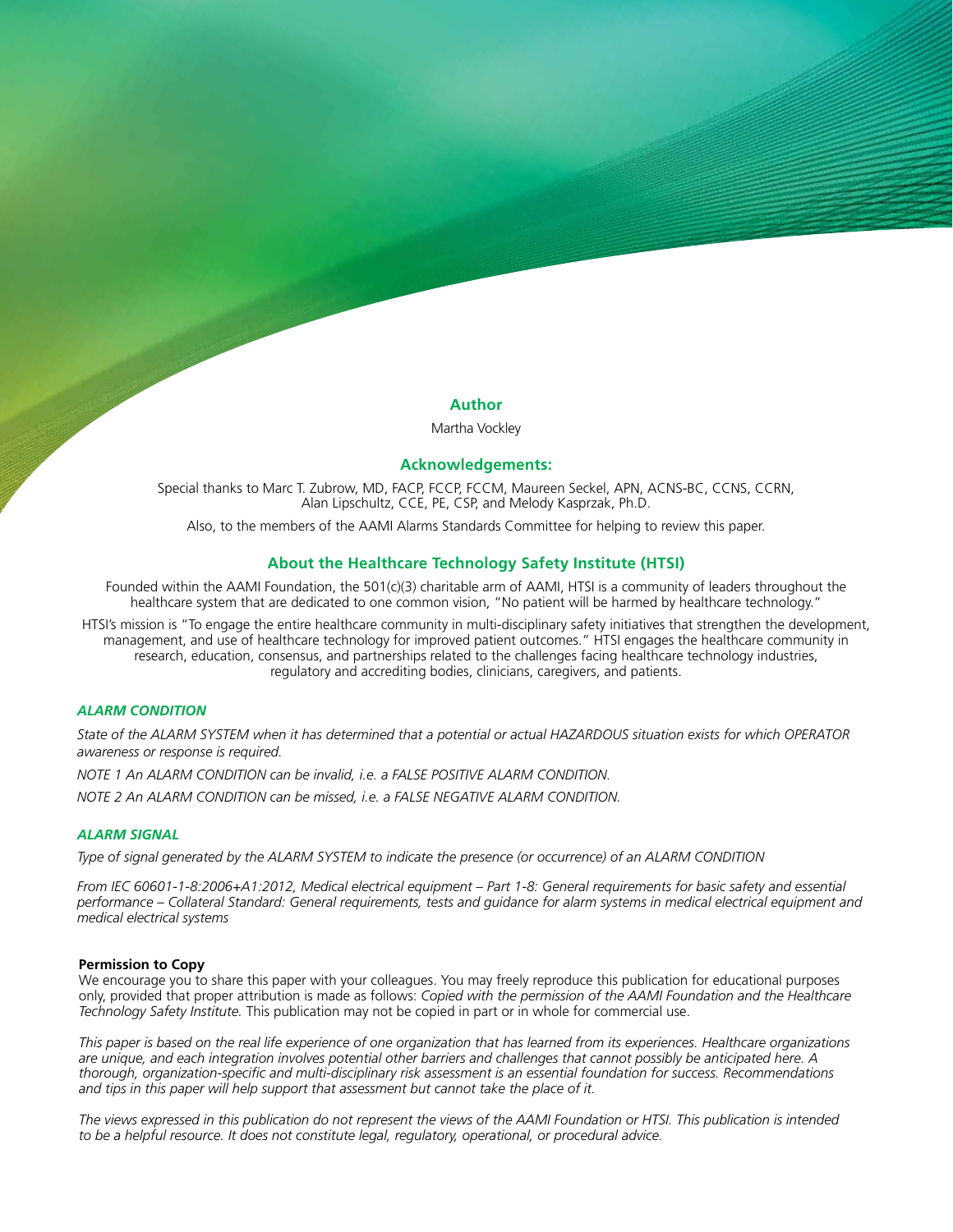# Recommendations for Alarm Signal Standardization and More Innovation

### Martha Vockley

## At a Glance

**Subject:** Christiana Care Health System

**Size:** Two-hospital system includes 913-bed Christiana Hospital in Newark, DE, and 241-bed Hospital in Wilmington, DE, plus outpatient facilities and services

# Introduction

Christiana Care Health System didn't set out to solve an alarm system management problem. An initial challenge that the Deleware system faced was more mundane—a shortage of beds with bedside monitors. Very quickly, though, patient safety leaders realized that this challenge was indicative of an inadequate monitoring system. A targeted effort to address that challenge turned into an ambitious, five-year implementation of a flexible telemetry monitoring system including standardized alarm systems. At the time, the initiative was "revolutionary" in scope—and it still inspires the healthcare community. Today, Christiana Care is using its alarm system, now "entrenched in the marrow and fiber" of the healthcare institution, to support more groundbreaking work.

# The Challenge

Until 1999, Christiana Care operated a traditional monitoring system, with regional telemetry beds and step-down units with bedside monitors for patients who needed cardiac monitoring outside of intensive care units (ICUs). The problem was, there weren't enough beds equipped with monitoring devices. That meant patients sometimes waited for hours for a bed.

"We had a huge problem with patients backing up in the emergency room waiting for these traditional step-down beds to open up," says Marc T. Zubrow, MD, FAAP, FCCP, FCCM, director of critical care medicine. "Pretty much every morning, I was getting a call: 'Everything's your fault, you've got to do something.'"

Zubrow and a multidisciplinary task force evaluated the situation and decided that Christiana Care needed a flexible telemetry monitoring system, one in which any patient in any bed could be monitored with a wireless device. "It sounds so obvious now," he says. "It was not obvious to a lot of healthcare providers when it was first proposed. It was a huge leap for them."

The full magnitude of implementing a new monitoring system became clear as investigation of existing practices began. "We had isolated silos of monitoring on different units on step-downs, or what they were calling tele-units at the time, for outside of the ICU," says Maureen Seckel, APN, ACNS-BC, CCNS, CCRN, a clinical nurse specialist on the task force who now works in medical pulmonary critical care. "There were actually different monitoring systems on different units. Some nurses were assigned to stay at the monitors and review the alarm conditions while others were busy on the unit and nowhere near

# Food for Thought

Is your hospital dealing with challenges that may be symptomatic of an inadequate alarm or monitoring system?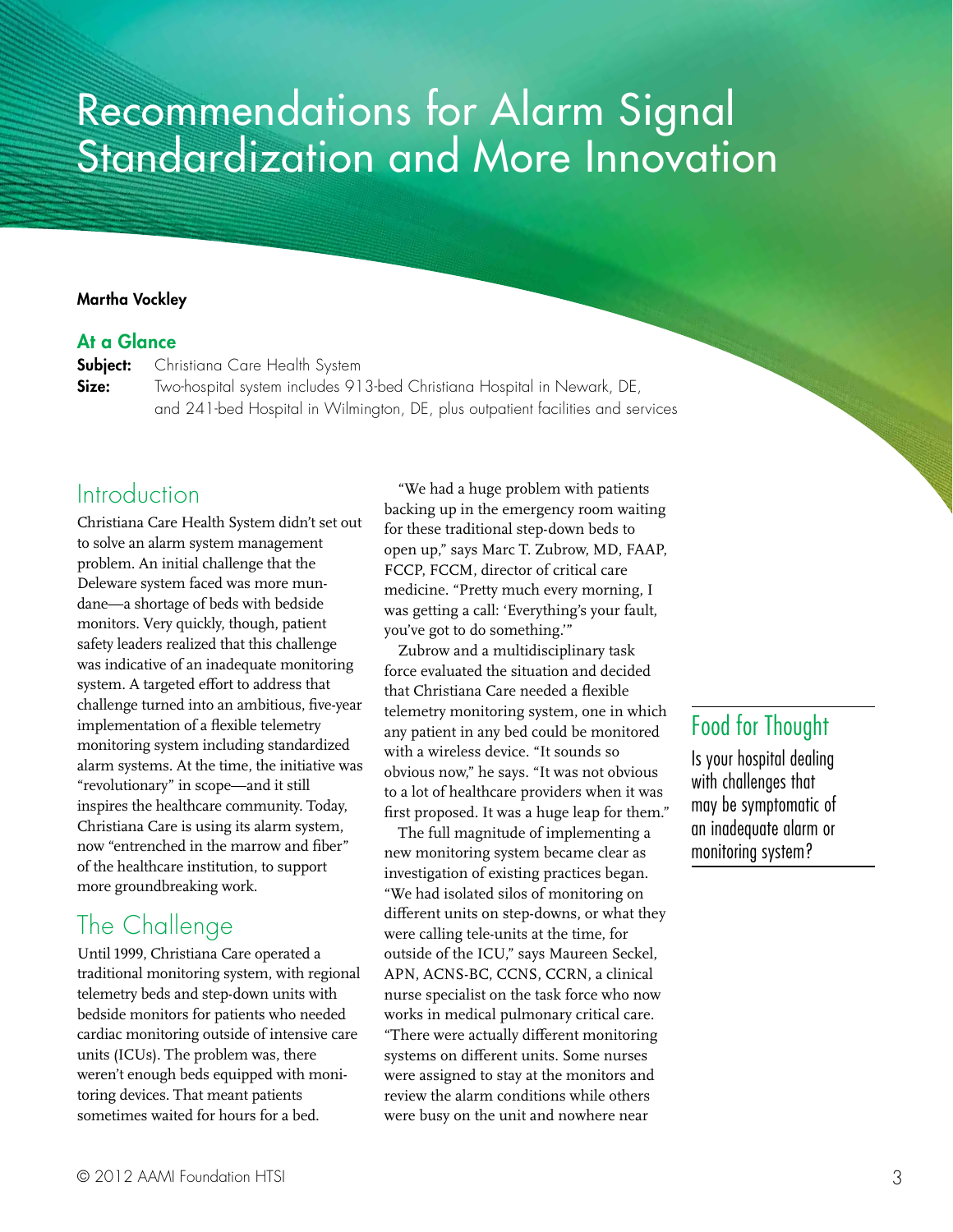the desk, so people were responding in all sorts of different fashions on different units. There were also issues and problems with patients being transferred all over the institution, which created bed flow issues. So if an elderly person broke a hip and should be on the orthopedic floor, they were then moved to the floor that had 'tele' and took care of patients who had, say, heart attacks. So their heart attack care may have been excellent but they weren't getting the orthopedic care because they didn't have that expertise on that floor. So there were a lot of bed flow issues, along with different equipment, different alarm systems, and people responding to alarm conditions and signals differently."

"It turns out that staff on every floor was deciding what alarm conditions they wanted to respond to," Zubrow says. Clinicians played by "different sets of rules" when it came to alarm settings and what alarm conditions were being responded to from one unit to another. "And that to me was ridiculous because no doctor could be assured that his or her patient was getting the same standard of care—it was dependent on location more than science. I felt that was just dangerous. Everybody thought that was dangerous. That made us look into the standardization of alarm conditions and signals."

"It was a shared responsibility of all the nurses to respond to alarm conditions," says Alan Lipschultz, CCE, PE, CSP, president of HealthCare Technology Consulting LLC and a member of AAMI's Alarm Manage ment Working Group. "Alarm conditions were broken up into one-star, two-star, and three-star, where three-star is the most critical. Nurses freely acknowledged that they ignored everything that was one-star and two-star." Lipschultz was the director of clinical engineering (CE) at Christiana Care until June of 2011 and served on the task force Zubrow headed.

Two patient deaths during this period, which occurred when alarm conditions on patients being monitored for arrhythmia were 'missed', underscored the commit ment to focus on alarm systems, Lipschultz says. In those cases, low-level alarm

conditions had signaled low-battery and leads-off situations, not clinical events.

"In both cases, it wasn't that a patient's death was a cause of ignoring a low battery or a leads-off alarm condition," Lipschultz said. "In both cases, the patient was in 'do not resuscitate' mode, where we probably wouldn't have done anything anyway. But if you're responsible for knowing what's going on with a patient, you want to know when something like that happens." The events were a wake-up call for Christiana Care, as similar events have been at other healthcare systems.

# RECOMMENDATIONS

**Understand how caregivers/nurses are responding to alarm conditions and signals**

#### **Assess the care environment and alarm conditions by isolating monitoring silos.**

At Christiana Care, the conditions were:

- There were different monitoring systems on different units leading to haphazard approaches to alarm system management.
- Nurses were responding to alarm conditions and signals in inconsistent ways from unit to unit, creating workflow challenges.
- Patient transfers from unit to unit created bed flow challenges.
- Clinicians were playing by "different sets of rules" with alarm parameters from one unit to another.
- Low-level alarm signals indicated low-battery and disconnected leads rather than clinical events.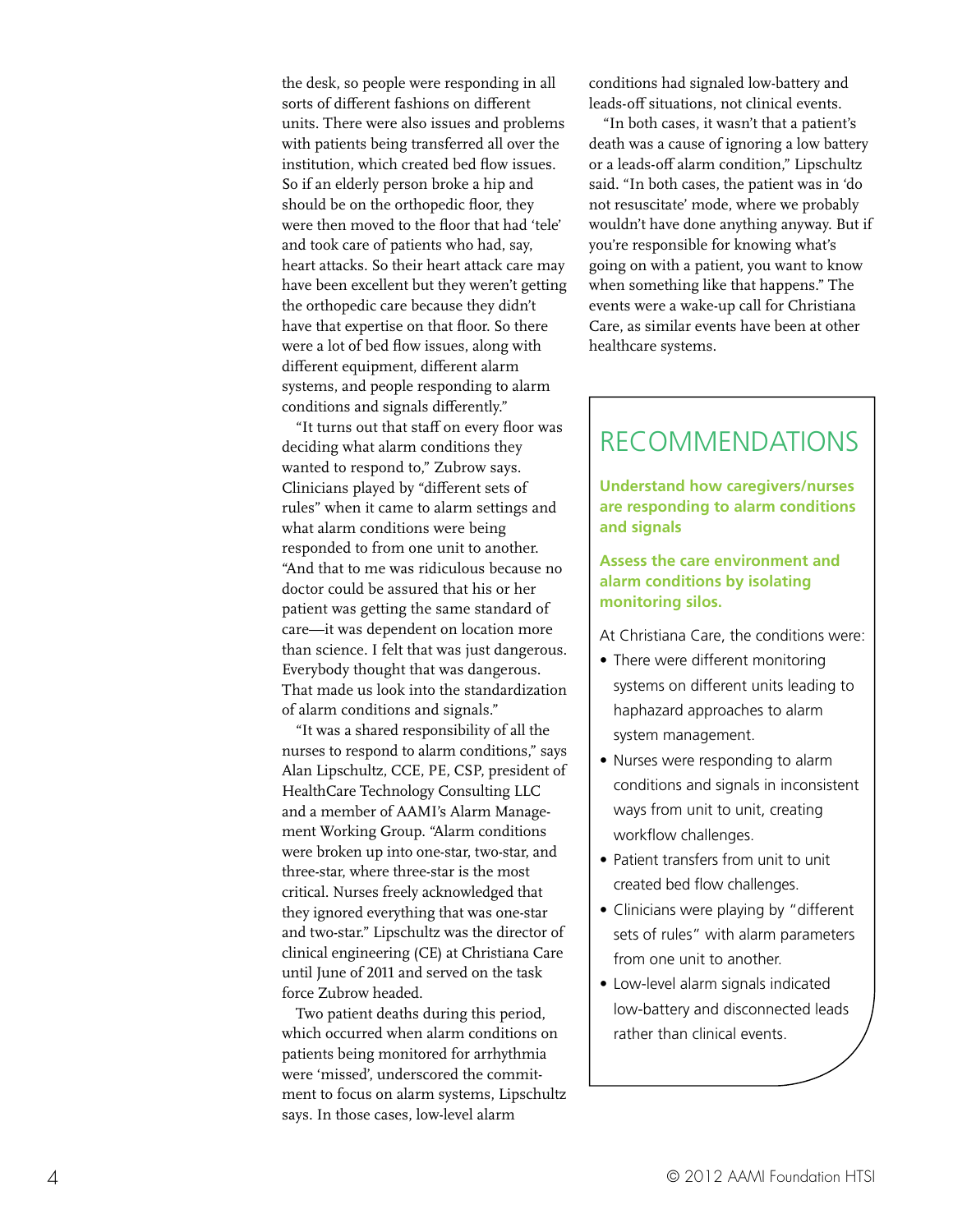# The Monitoring Solution

Christiana Care originally had envisioned and begun implementing a flexible telemetry monitoring system configured traditionally for that time, with portable wireless devices in which alarm signals sounded locally at nurses' stations on units. But the haphazard approach to alarm management throughout the system (highlighted in more detail below) spurred the development of a task force that advocated for a more innovative approach dedicated monitor technicians who would watch monitors remotely and notify nurses only of true positive alarm conditions. Realizing this vision challenged every major player at Christiana Care to rethink longheld assumptions, it was important to shake up healthcare practices and trust technology to perform a mission-critical function. This vision turned into the most collaborative project the system had ever undertaken.

Gaining buy-in for a system that was a radical departure from established practices required taking the medical and patient safety case to the system's hierarchy—including the chair of medicine and the CEO—and the business case for major funding to the finance committee of the board of directors. "One of the major goals of the hospital was to become a cardiac center of excellence," Zubrow says. "I said, 'This is going to be the cost of doing business. If you want to keep bringing in cardiac patients, you're going to have to be able to accommodate their needs in a rapid fashion.'" The committee approved the funding.

At Christiana Care, as in many healthcare facilities, the cardiology department traditionally 'owned' the telemetry system, since cardiac patients were most typically monitored for abnormalities. Thus, getting cardiologists on board was critical. Some were enthusiastic from the get-go; others were skeptical. In the end, in meetings and sidebar conversations where he argued that patients would be safer and physicians would rest easier with improved monitoring, Zubrow secured the approval of the cardiology department. He made the same

rounds to surgical and medical intensivists, with the same results.

To inform their planning, task force members visited several other healthcare systems that were using flexible telemetry monitoring. The task force also evaluated different vendors, ultimately switching to a company that at that time marketed the only ambulatory ECG rhythm monitor that could meet Christiana Care's wired and wireless infrastructure specifications.

 "This is a device that gets strapped to the patient's chest so they can walk around with it and that, we thought, was hugely advantageous," Zubrow says. "From a patient safety perspective, if, let's say, the network goes down, we can still walk into the patient's room and push a button and see what their rhythm is. It added a definite comfort level to the clinicians and also to me as the medical director that there was a little bit of a backup. It was a technology leap in those days. Nowadays, it's ho-hum."

The early and ongoing involvement of clinical engineering and IT departments made the technology leap possible. "This is where clinical engineering and even our IT infrastructure was key," Zubrow says. "This was almost for sure the first time that we were creating a clinical system that was mission-critical. That sounds melodramatic, but if you think of it, most clinical systems that go into a hospital, if they don't work, you just go back to paper or some traditional way of doing things. But we were making a commitment that we were going to use the hospital's wireless network to provide mission-critical monitoring for the patients. That was totally new. Before that, the IT guys would say, 'We'll get to it in the morning.' This was a whole new process for them as well as everybody else. There was a phenomenal amount of discussion with regard to strategy and for the most effective, safest way to do things. It truly was an institutionwide program where we had to make sure the wireless system was robust enough to handle it."

That took some finessing. "One of our requirements when we selected the product was that it be able to run on our existing and planned infrastructure," rather than on

# Food for Thought

What is the comfort level of your clinicians that alarm signals are being addressed?

> *"We were making a commitment that we were going to use the hospital's wireless network to provide missioncritical monitoring for the patients."* —Marc T. Zubrow, M.D.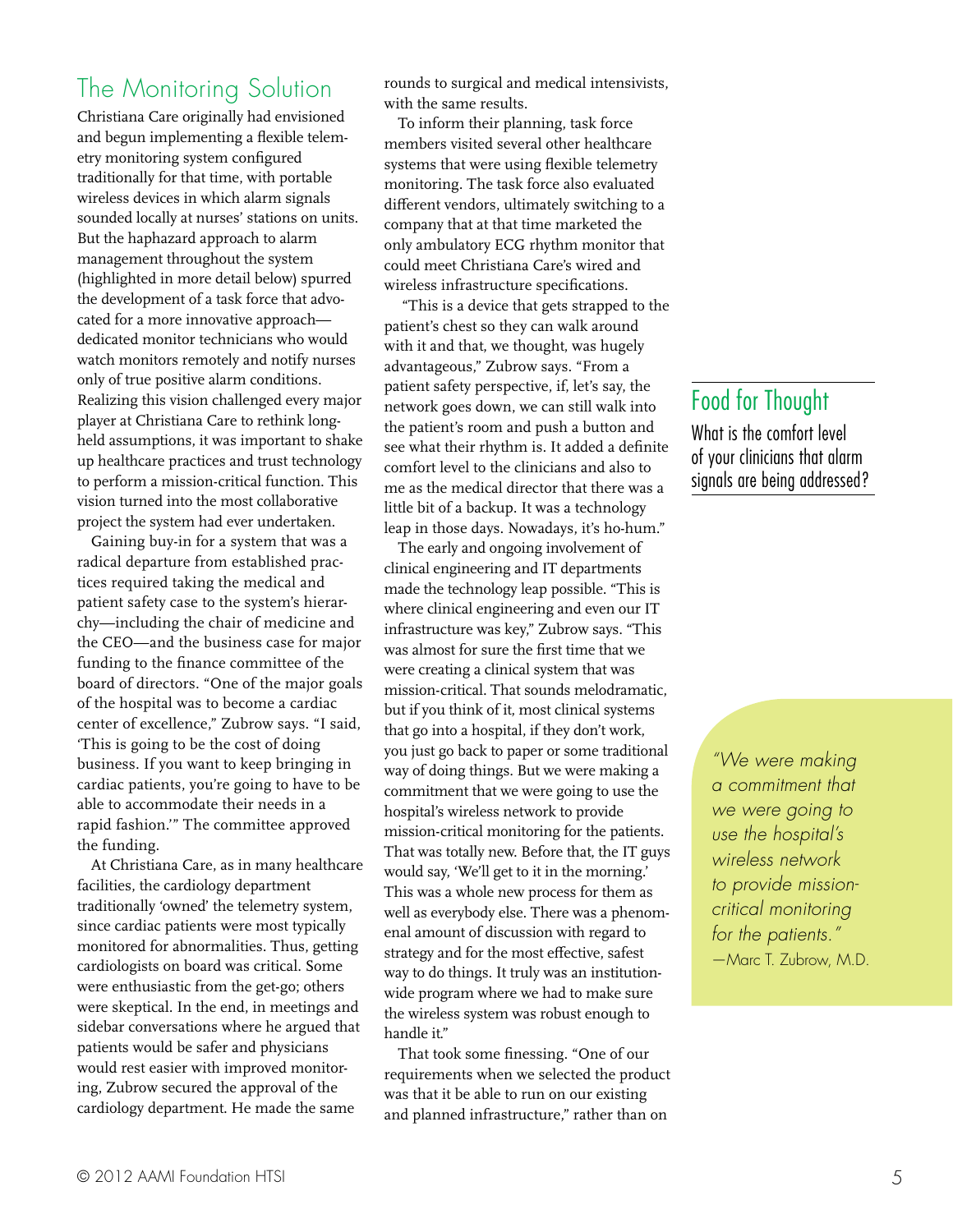a separate network, says Christiana Care's Melody Kasprzak, Ph.D., project manager, information technology. "In any wireless infrastructure, you have to make sure there are no dead spots. We also wanted to make sure that every spot could be covered by two access points, so if one failed, we did not have any spots that were not covered."

Early testing and troubleshooting by both the vendor, to make sure the hardware was communicating to the right access points, and the IT network team, to make sure the access points were located optimally, ironed out these problems. "Dropout [of the communication signals and monitor functions] was the single biggest problem for clinicians for a while," Kasprzak says.

"You can test all you want, but until you actually get the load, there are things you don't find out."

*"In any wireless infrastructure, you have to make sure there are no dead spots. We also wanted to make sure that every spot could be covered by two access points, so if one failed, we did not have any spots that were not covered."* —Melody Kasprzak

The task force originally envisioned implementing flexible telemetry monitoring for the department of medicine, which comprises about 60 percent of the patient population. But it proved so popular in cardiology and medical–surgical units that it expanded to orthopedics and rehabilitation units and then system-wide. It took five years to complete, with multiple upgrades to the IT wireless infrastructure and several rounds of funding.

Today, Christiana Hospital has one of the largest installations of Welch-Allen wireless telemetry monitoring systems, Kasprzak says. The system runs on two virtual local area networks (VLANs), with 400 devices, including Micropaq® patient monitors, workstations for monitor technicians and clinicians, and servers for data collection and analysis. Initially, the system ran on the 2.4 GHz (802.11) band. With more wireless devices in use today, medical devices like telemetry now operate on the 5 GHz (802.11a) band and other wireless devices on the 2.4 GHz (802.11b/g band).

Flexible telemetry monitoring is now embedded in the Christiana Care culture. "This is part of us," Zubrow says.

# RECOMMENDATIONS

## **Commit to solving the problem:**

- Realize that alarm system management is a medical and patient safety issue.
- Develop a task force that can advocate for a strategic approach to alarm system management and include physicians, nurses, clinical engineers, and IT experts.
- Involve the facility's management and hierarchy in the strategy—include the chair of medicine, the CEO, and CFO.
- Identify the departments that have the greatest interest or influence and need to get-on-board with the strategy, such as cardiology and ICU.
- Develop a business case for funding the strategy and the solution.
- Seek out, visit, or consult with other healthcare systems to glean lessons learned about alarm systems, technologies, policies, protocols, and vendors.

## **Test and evaluate the technology: The Christiana Care Alarms System Task Force:**

- Used the hospital's wireless network to provide mission-critical patient monitoring.
- Evaluated the wireless system to assure that it was robust enough to handle a new system.
- Assured that every "spot" in Christiana Care's facilities were covered—no dead spots.
- Tested the technology early by both the vendor and the IT department to assure that issues with hardware and access points were fully addressed.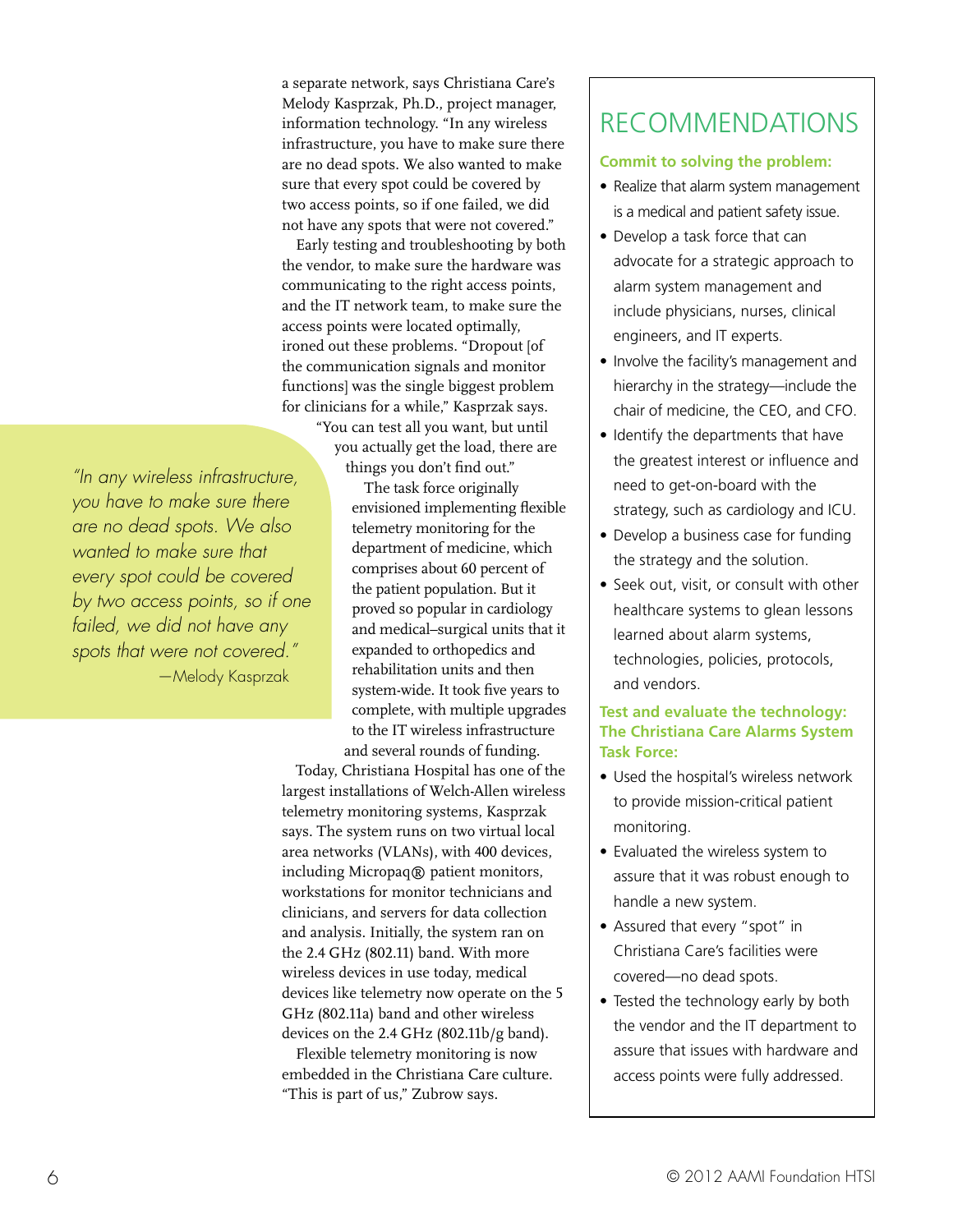# The Alarm Standardization **Solution**

Christiana Care planned the rollout of the flex monitoring system carefully, unit by unit. Early on, the task force discovered a big, unanticipated problem—idiosyncrasies in cardiac alarm parameters, settings, and responses in different units. "It became obvious to me that it would be impossible to run a system like we had constructed without standardization of alarm conditions," Zubrow says.

This discovery took the task force on a major, unplanned side journey that was integrally connected to its telemetry monitoring initiative. That entailed negotiating with cardiologists to agree on the PVCs (premature ventricular complexes or contractions) per minute and heart rates that were clinically significant, and similar negotiations with other physicians who occasionally used alarmed cardiac monitors.

"We actually looked at every single alarm system and alarm condition, then standardized them so that reasonable and meaningful alarm signals were going off," Seckel says. "That sounds very simple, but it really wasn't. It was probably a little bit revolutionary for its time because this happened between 1999 and 2000. Alarm conditions on every cardiac monitor at Christiana Care now have the same standard."

Alarm standardization eventually expanded to include virtually all alarmed medical devices, in response to a 2005 National Patient Safety Goal from The Joint Commission to improve the effectiveness of clinical alarm systems. "We went down the list, alarm condition by alarm condition, and the electrophysiologists said, 'We want all of those alarm conditions,'" Lipschultz says. "Marc [Zubrow] was really good about saying, 'Do you really want to be awakened by a nurse in the middle of the night to tell you we had this alarm signal?'" That question helped clinicians concentrate on a core list of clinically significant conditions that should set off a true alarm signal.

Christiana Care developed a system-wide alarm policy and set of protocols that defined its alarm management strategy for

alarmed medical equipment, including flex monitors, standard cardiac monitors, pulse oximeters, and infusion pumps. The CE department serves as a clearinghouse that keeps the policy in effect. Biomedical technology professionals set up alarmed devices with the healthcare system's alarm settings, rather than the manufacturers' default alarm settings. They make sure these settings are maintained after a device is returned from servicing from the manufacturer or an external service provider. They step in if a clinician wants to deviate from the agreedupon standards and they coordinate and document decisions and changes to the standards. The CE and IT departments also collaborate to decide which team of experts responds to any issues with specific alarmed devices.

Nurses were an essential part of the entire telemetry monitoring and alarm standardization initiative as well, with Seckel on the task force and direct-care or bedside nurses involved throughout. "All along I had nursing on board with the program to tell me what was reasonable from their point of view," Zubrow says. "If nursing did not feel that whatever I was negotiating was reasonable, safe, tenable, that was a hard stop and we sat down and rethought it. It was an iterative, totally collaborative process."

*"If nursing did not feel that whatever I was negotiating was reasonable, safe, and tenable, that was a hard stop and we sat down and rethought it. It was an iterative, totally collaborative process."* —Marc T. Zubrow, M.D.

In all cases below, manufacturer (Phillips) default monitor alarm settings are given first, followed by new default settings used at Christiana Care more than 10 years ago with no adverse change in outcomes. Similar setting changes may be done with monitors from other manufacturers.

- Default V-TACH value ≥ 5 PVCs. Christiana Care changed to ≥ 10 PVCs.
- RUN PVCS, PAIR PVCS, R-on-T PVC, Ventricular Bigeminy, Ventricular Trigeminy & Multiform PVCS – In all cases, Default ON. Christiana Care turned OFF.
- IRREGULAR HR ON, but nurse may turn off if patient currently in atrial fibrillation.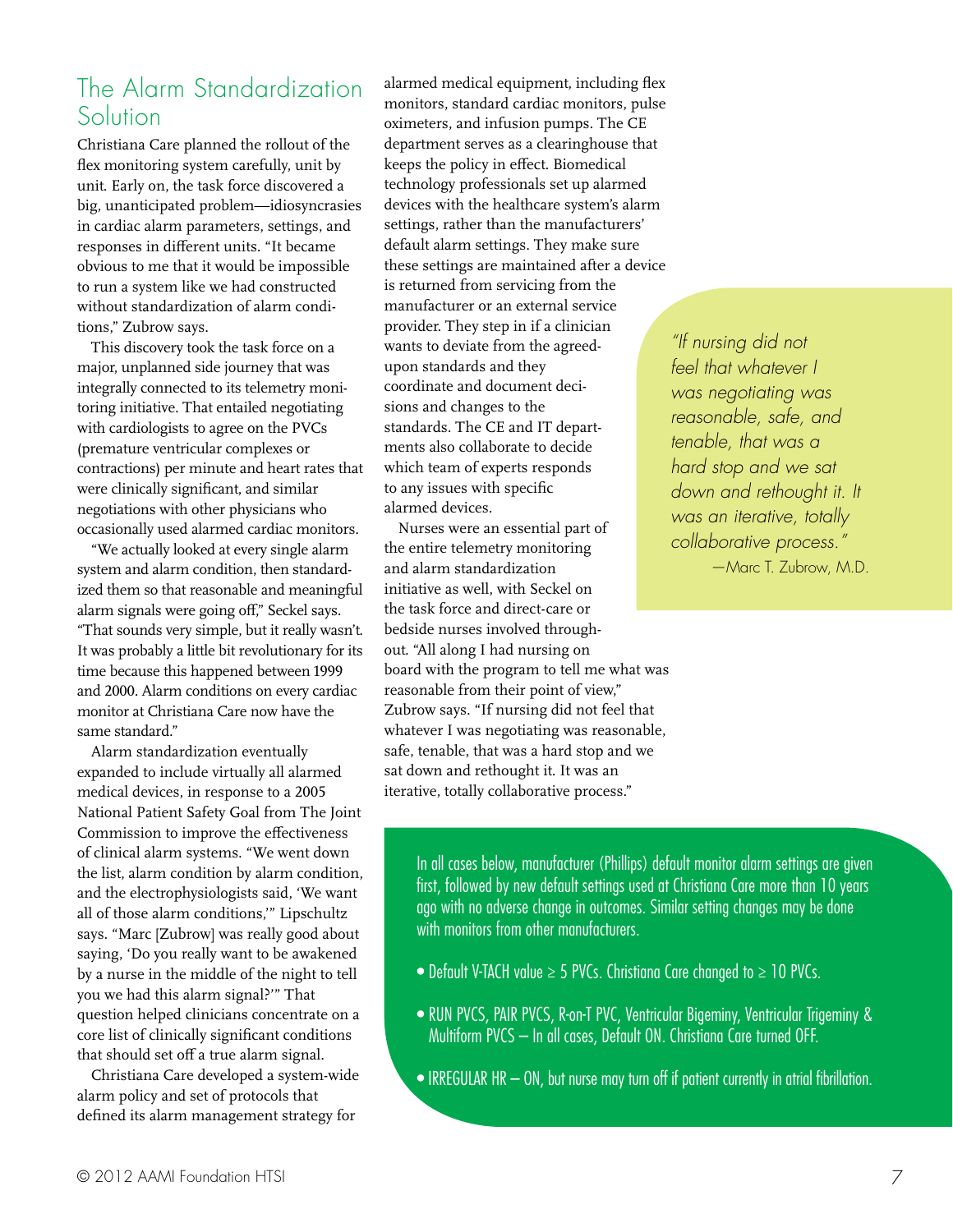# RECOMMENDATIONS

### **Standardize alarm conditions, signals, and settings**

- Involve clinicians in the standardization development process.
- Develop a core list of clinically significant conditions that set off a true alarm signal.
- Develop a system-wide alarm system policy and protocols that define an alarm management strategy for medical equipment.

## **Call upon your clinical engineering or biomedical equipment department to:**

- Serve as a clearinghouse that keeps the policy in effect.
- Install and set up alarmed devices with the healthcare system's alarm settings rather than the manufacturers' default settings.
- Assure that settings are maintained after a device is returned from servicing from the manufacturer or an external service provider.
- Help clinicians from deviating from the agreed-upon standards.
- • Coordinate and document decisions and changes to the standards.
- Collaborate with unit staff on the team of experts that will respond to issues according to specific alarmed devices.

# The Results

A validation study (reference 3 on page 10) of the five-year implementation found that remote telemetry monitoring is "absolutely" as effective as traditional telemetry, Zubrow says. Other results include:

**• Improved patient safety and environment of care.** Standardization of alarm settings and responses resulted in an improved safety environment for patients and staff. A two-tiered phone system staffed by trained and trusted monitoring technicians was put in place. Alarm signals that indicate non-fatal or low-risk conditions are sent to a charge nurse or delegated 'tele' nurse on a special phone. Alarm signals indicating a fatal or high risk condition have a distinct sound or "ring" and are sent to other special phones,

placed consistently on every unit. "Previously, the nurse would have gone to the station when she heard the alarm signal to look at what was alarming and then go to find the patient," Seckel says. "This way we go directly right to the patient." Plus, the auditory alarm signals indicating less lethal alarm conditions are silent. "We got rid of the noise," she says.

 "What we found out is that there were side benefits, namely that it was a much quieter place once we got rid of all those alarm signals and conditions that were clinically insignificant," Lipschultz adds. "Patients were sleeping better. Patient satisfaction was higher and nursing satisfaction was higher because they didn't have to deal with all of those alarm signals. They knew when they were getting something real."

- **• Shared sense of responsibility and more support for nurses.** For added peace of mind, the task force made a "conscious decision that we did not want to use a wireless device for the urgent phone messages, which we call the 'heart phone,'" Lipschultz says. "We wanted a very reliable land-line phone that was a party line. It rings on three or four locations on a unit. Everybody knows, 'Oh, it's the red (heart) phone ringing,' and everybody goes running. If two people pick it up, it is a party line with everybody getting the same information. It became everyone's responsibility." In addition, nurses get more support from the system and from monitoring technicians in dealing with the patient conditions that set off the alarm signals. They don't have to spend time diagnosing a full arrhythmia readout, for example. Rather, they get an abbreviated readout of the specific problem and a course of action for that problem, Lipschultz says.
- **• Improved bed flow.** The initiatives had the intended effect of improving patient flow to the units most suitable to their conditions and care requirements. "You didn't have to wait for telemetry beds to open up faster, you just put the monitor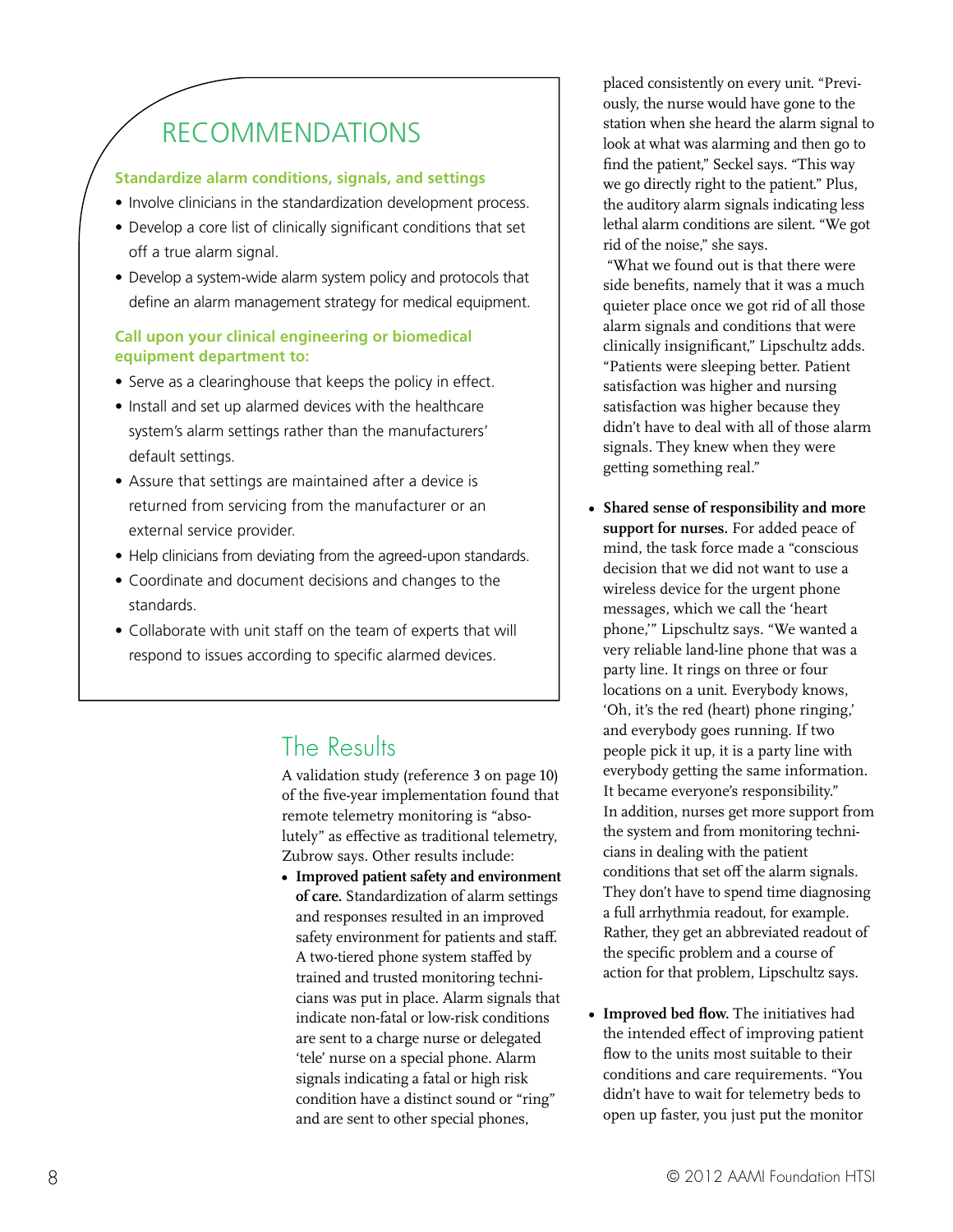on them and moved them within the hospital," Zubrow says. "If you think back 10 or 12 years ago, people didn't talk about the safety of getting patients out of the emergency room. That is recently starting to come out. For example, a critically ill patient, the longer they stay in the emergency room, the worse their outcome. Twelve years ago, people weren't talking about that."

# Where We Are Now

Today, Christiana Care is examining the data it gets from telemonitoring to research early warning indicators that detect an adverse event before it happens. "We looked at the 10 minutes of rhythms leading up to an event for patients that coded," Zubrow says. "We can do that with this kind of system. We discovered, and it

# **Take-away Points from the Christiana Care Experience**

- The steps and approach that Christiana Care took to its alarm management system are applicable to all healthcare institutions that care for adult patients.
- Independent of the central monitoring portion of Christiana Care's experience, this alarm system solution has applicability in ICU, ED, PACU and in units with telemetry monitoring systems.
- Institutions can implement Christiana Care's alarm system solution or take a similar approach to alarm system management relatively rapidly once they involve the right decision makers.
	- Nursing is the key stakeholder, but physician involvement is essential.
	- If an alarm condition is not actionable, it should not be "on."
	- Even if an alarm default setting is "off," it can still be turned "on" for a specific patient.
- The risks of doing nothing regarding physiologic alarm settings are significant. – Multiple articles have pointed out the hazards of alarm fatigue.
- Christiana Care's solution or its approach to alarm system management does not require capital investment. It can even be applied to older-generation cardiac monitors.
- Manufacturer alarm default settings for arrhythmia alarm conditions (particularly in older monitors) include alarm signals for arrhythmias that are no longer considered clinically significant.
- Standardization is important within an institution:
	- Clinical staff work in several clinical units and on varying scheduled shifts.
	- Clinicians need to know what to expect from an alarm system.
	- Prevent over monitoring on one unit versus under monitoring on another.

Healthcare organizations are unique, and it is essential for each organization to conduct a thorough, organization-specific and multi-disciplinary risk assessment before making decisions on alarm policies or alarm settings. These tips will help support the assessment but cannot take the place of a facility's unique assessment.

# Food for Thought

Is your facility's device alarm system helping your clinicians perform better?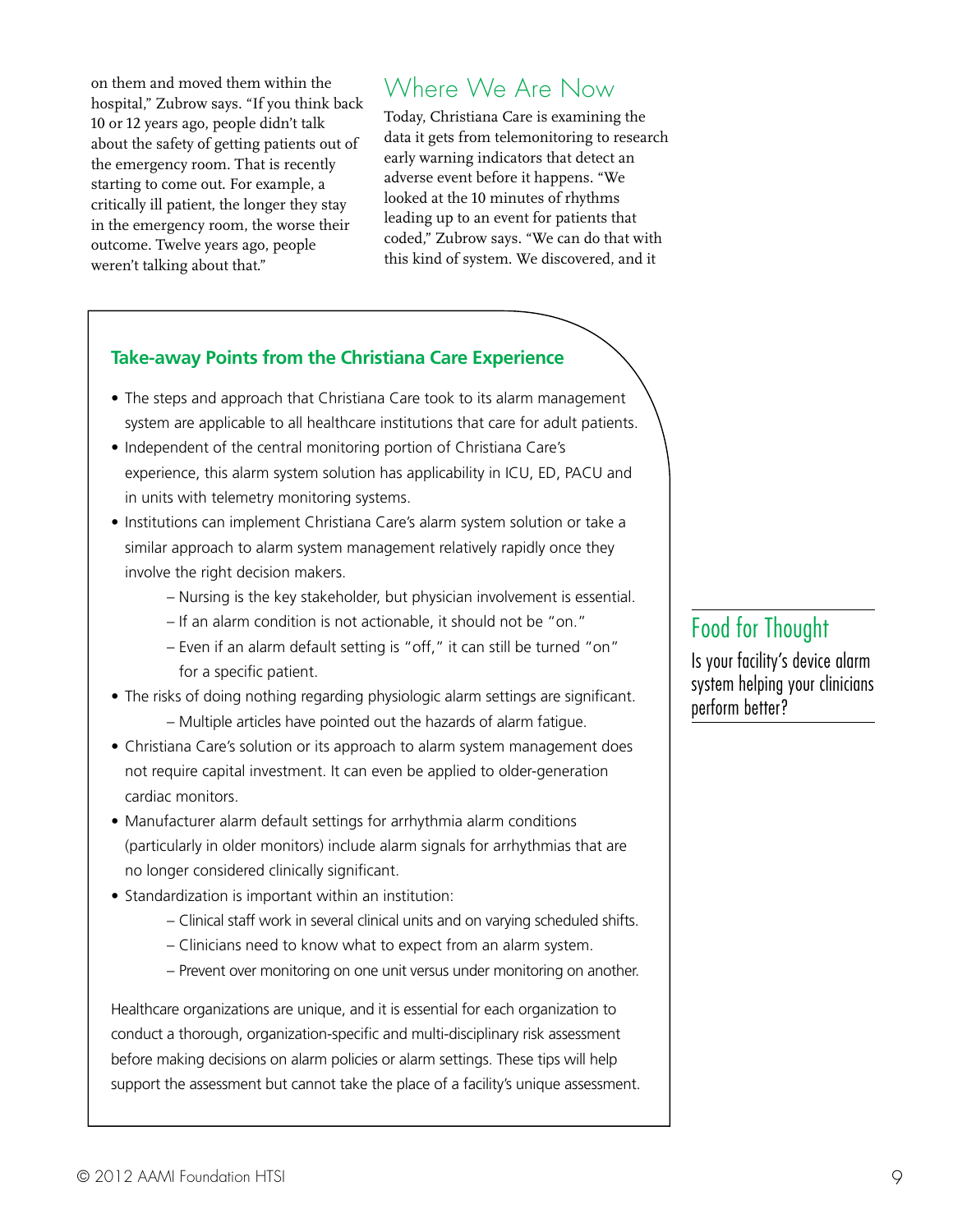actually matched the hypothesis, that a vast majority of the patients that code are actually not having traditional v-tach, v-fib code like you would think from the American Heart Association. They're having bradycardic arrest, which means they probably had different underlying pathophysiologic conditions." (V-tach, or ventricular tachycardia, is a regular, faster-than-normal heart rate that begins the heart's lower chambers. V-fib, or ventricular fibrillation, is a severely abnormal heart rate that can be life threatening. Bradycardia is a slow heart rate.)

"It turns out that cardiologists have gotten so good at treating coronary ischemia [insufficient blood going through the coronary arteries] that the significant percentage—if not the majority of our patients that we're monitoring—in fact are not for coronary problems," he says. "They may have a variety of other medical prob lems. So, the whole thrust of telemetry needs to be different. Telemetry is not just about finding v-tach, v-fib, it's about finding patients who are at risk of dying from whatever cause."

Whatever those early warning indicators turn out to be—oxygen saturation, respiratory rate, or some other indicators—Christiana Care is working to identify them, monitor them and set a standard for saving lives.

#### **For Further Reading**

- 1. Bhalala, U., Bonafide, C., Coletti, C., Rathmanner, P., Nadkarni, V., Berg, R., Witzke, A., Kasprzak, M., & Zubrow, T. "Antecedent Bradycardia Is Common and Associated with Poor Outcomes in Adult Cardiopulmonary Arrest." Resuscitation. (www.ncbi.nlm.nih.gov/ pubmed/22465944)
- 2. Lipschultz, A. (2011). "Clinical Alarms." Presentation at the AAMI Annual Conference.
- 3. Zubrow, M.T., Ellicott, A.C., & Seckel, M.A. (2006). *"Prospective Safety Evaluation of Traditional vs. Flexible Telemetry."* AHA 7th Scientific Forum on Quality of Care and Outcomes Research in Cardiovascular Disease and Stroke. Circulation, 113:21, p. 785.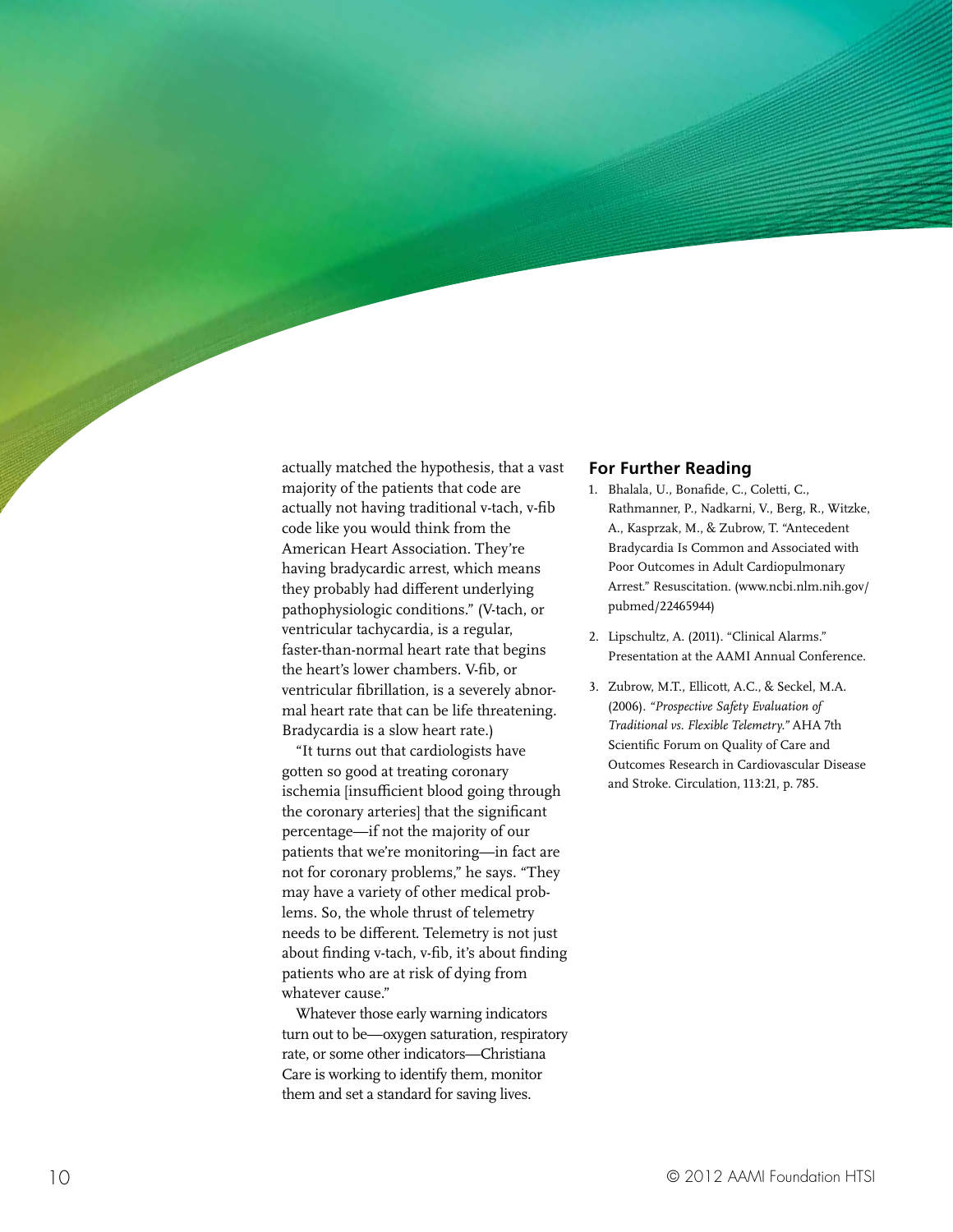#### **Contact Information:**

AAMI Foundation/HTSI 4301 N. Fairfax Drive, Suite 301 Arlington, VA 22203 Phone: (703) 525-4890<br>Fax: (703) 276-0793 Fax: (703) 276-0793 Email: htsi@aami.org

www.aami.org/htsi/

#### **Contributions and Donations:**

To make a tax-deductible donation, please complete the donation form at www.aami.org/htsi/HTSI\_Donation\_form.pdf and mail your check or money order to:

AAMI Foundation Healthcare Technology Safety Institute 4301 N. Fairfax Drive, Suite 301 Arlington, VA 22201-1633